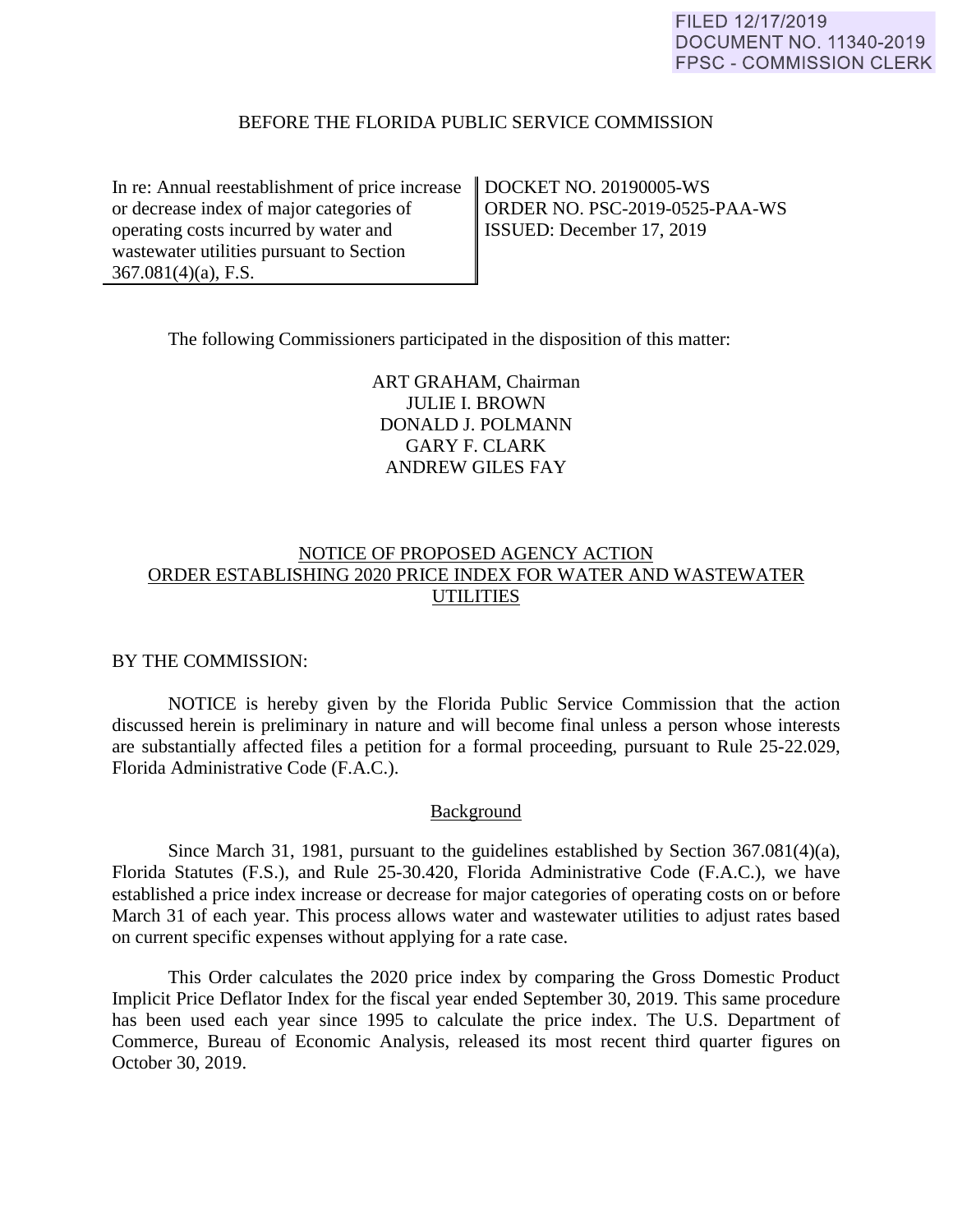Since March 31, 1981, this Commission has received and processed approximately 3,741 index and pass through applications. We have jurisdiction over this matter pursuant to Section 367.081, F.S.

## Decision

In 1993, the Gross Domestic Product Implicit Deflator (GDP) was established as the appropriate measure for determining the water and wastewater price index. At the same time, the convention of using a four quarter fiscal year comparison was also established and this practice has been used every year since then.<sup>1</sup> The GDP is prepared by the U.S. Department of Commerce. Prior to that time, the Gross National Product Implicit Price Deflator Index (GNP) was used as the indexing factor for water and wastewater utilities. The Department of Commerce switched its emphasis from the GNP to the GDP as the primary measure of U.S. production.

 Pursuant to Section 367.081(4)(a), F.S., this Commission, by order, shall establish a price increase or decrease index for major categories of operating costs incurred by utilities subject to its jurisdiction reflecting the percentage of increase or decrease in such costs from the most recent 12-month historical data available. Since 1995, the price index was determined by using a four quarter comparison, ending September 30, of the Implicit Price Deflator Index in order to meet the statutory deadline. The updated price index was determined by comparing the change in the GDP using the four quarter fiscal year comparison ending September 30, 2019. This method has been used consistently since 1995 to determine the price index.<sup>2</sup>

 In Order No. PSC-2018-0612-PAA-WS, issued December 27, 2018, in Docket No. 20180005-WS, in keeping with the practice started in 1993, we reiterated the alternatives which could be used to calculate the indexing of utility revenues. Past concerns expressed by utilities, as summarized from utility input in previous hearings, are:

- 1) Inflation should be a major factor in determining the index;
- 2) Nationally published indices should be vital to this determination;
- 3) Major categories of expenses are labor, chemicals, sludge-hauling, materials and supplies, maintenance, transportation, and treatment expense;
- 4) An area wage survey, Dodge Building Cost Index, Consumer Price Index, and the GDP should be considered;
- 5) A broad measure index should be used; and

<u>.</u>

<sup>1</sup> Order No. PSC-1993-0195-FOF-WS, issued February 9, 1993, in Docket No. 19930005-WS, *In re: Annual reestablishment of price increase or decrease index of major categories of operating costs incurred by water and wastewater utilities pursuant to Section 367.081(4)(a), F.S.* <sup>2</sup>

<sup>&</sup>lt;sup>2</sup>Order No. PSC-1995-0202-FOF-WS, issued February 10, 1995, in Docket No. 19950005-WS, *In re: Annual reestablishment of price increase or decrease index of major categories of operating costs incurred by water and wastewater utilities pursuant to Section 367.081(4)(a), F.S.*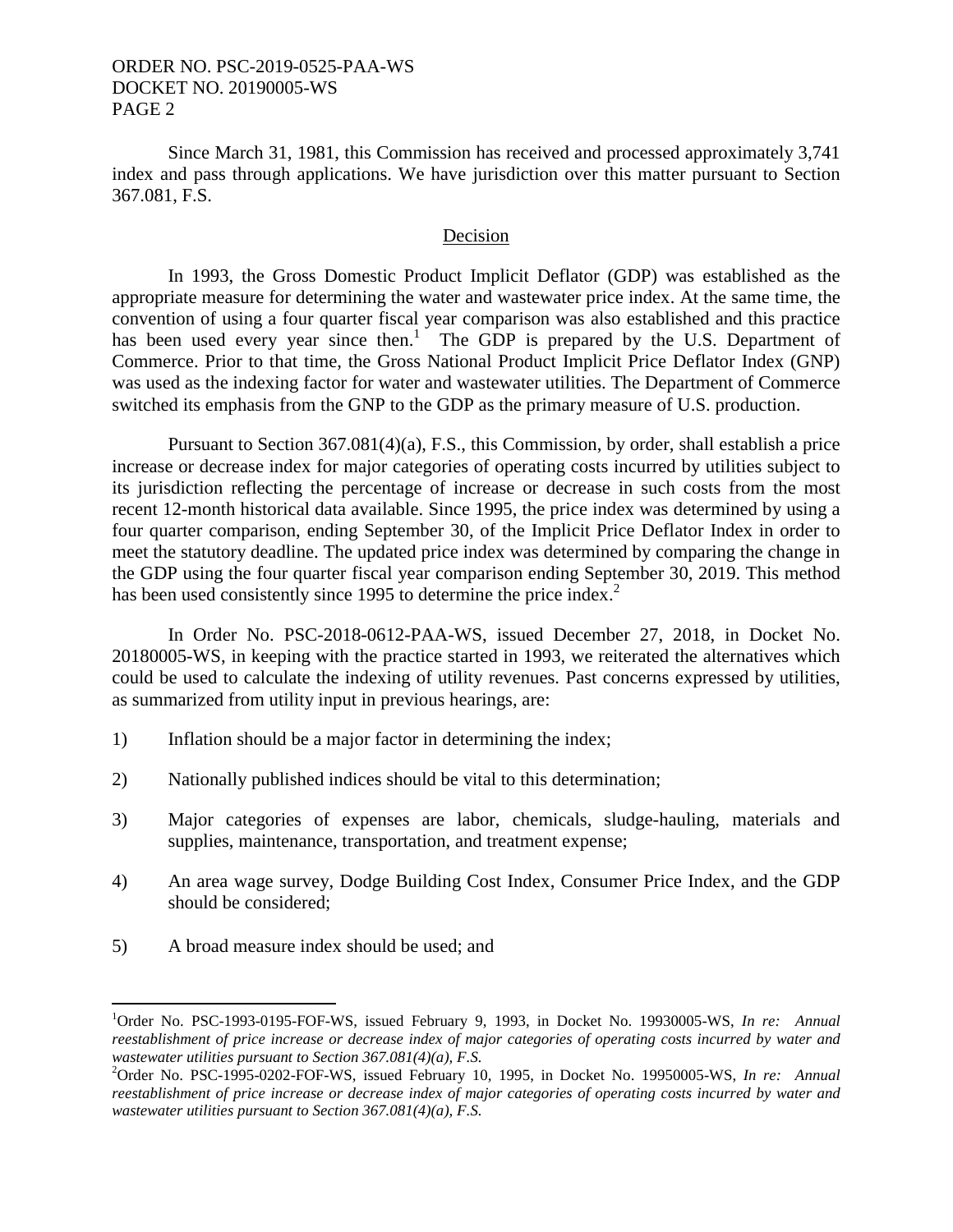6) The index procedure should be easy to administer.

Based upon these concerns, we have previously explored the following alternatives:

- 1) Survey of Regulated Water and Wastewater Utilities;
- 2) Consumer Price Index;
- 3) Florida Price Level Index;
- 4) Producer Price Index previously the Wholesale Price Index; and
- 5) GDP (replacing the GNP).

 Over the years, we found that the Survey of Regulated Water and Wastewater Utilities should be rejected because using the results of a survey would allow utilities to pass on to customers all cost increases, thereby reducing the incentives of promoting efficiency and productivity. We have also found that the Consumer Price Index and the Florida Price Level Index should be rejected because of their limited degree of applicability to the water and wastewater industry. Both of these price indices are based upon comparing the advance in prices of a limited number of general goods and, therefore, appear to have limited application to water and wastewater utilities.

 We further found that the Producer Price Index (PPI) is a family of indices that measure the average change over time in selling prices received by domestic producers of goods and services. PPI measures price change from the perspective of the seller, not the purchaser, and therefore shall be rejected. The bases for these indices have not changed, and the conclusions reached in Order No. PSC-2018-0612-PAA-WS continue to apply in this case. Since 1993, we have found that the GDP has a greater degree of applicability to the water and wastewater industry. Therefore, we shall continue to use the GDP to calculate water and wastewater price level adjustments.

The following information provides a historical perspective of the annual price index:

| <b>Historical Analysis of the Annual Price Index for Water and Wastewater Utilities</b> |                       |      |                       |
|-----------------------------------------------------------------------------------------|-----------------------|------|-----------------------|
| Year                                                                                    | <b>Commission</b>     | Year | <b>Commission</b>     |
|                                                                                         | <b>Approved Index</b> |      | <b>Approved Index</b> |
| 2008                                                                                    | 2.39%                 | 2014 | 1.41%                 |
| 2009                                                                                    | 2.55%                 | 2015 | 1.57%                 |
| 2010                                                                                    | 0.56%                 | 2016 | 1.29%                 |
| 2011                                                                                    | 1.18%                 | 2017 | 1.51%                 |
| 2012                                                                                    | 2.41%                 | 2018 | 1.76%                 |
| 2013                                                                                    | .63%                  | 2019 | 2.36%                 |

**Table 1**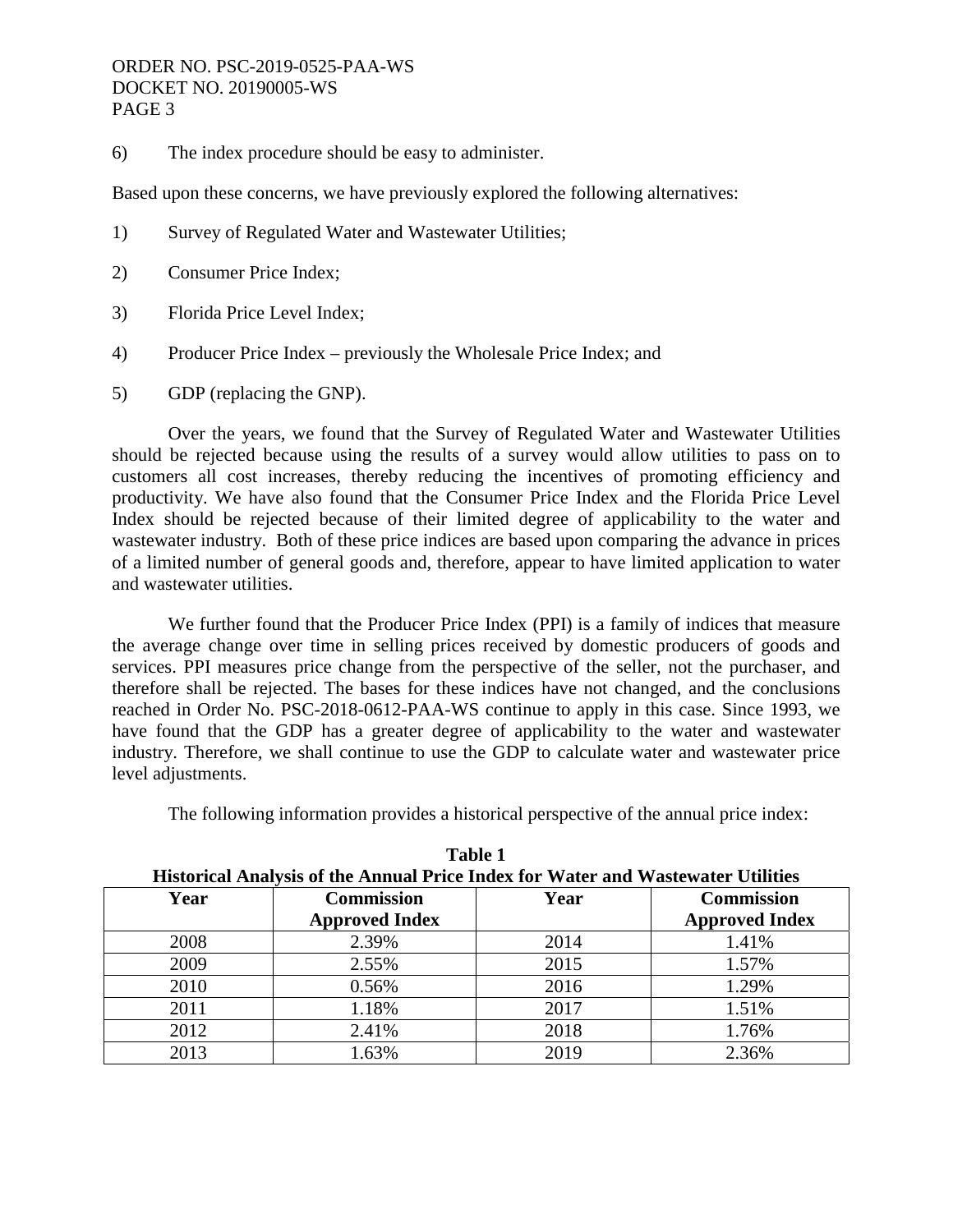The table below shows the historical participation in the Index and/or Pass-Through programs:

| Table 2                                                                            |  |  |  |  |
|------------------------------------------------------------------------------------|--|--|--|--|
| Percentage of Jurisdictional Water and Wastewater Utilities Filing for Indexes and |  |  |  |  |
| <b>Pass-Throughs</b>                                                               |  |  |  |  |

| Year | <b>Percentage</b> | Year | Percentage |
|------|-------------------|------|------------|
| 2008 | 42%               | 2014 | 39%        |
| 2009 | 53%               | 2015 | 49%        |
| 2010 | 29%               | 2016 | 38%        |
| 2011 | 43%               | 2017 | 37%        |
| 2012 | 30%               | 2018 | 42%        |
| 2013 | 41%               | 2019 | 60%        |

## Appropriate Rates for 2020 Index

The U.S. Department of Commerce, Bureau of Economic Analysis, released the most recent third quarter 2019 figures on October 30, 2019. Consistent with our establishment of the 2019 Price Index last year, we are using the third quarter 2019 amounts to calculate the 2020 Price Index. Using the third quarter amounts allows time for a hearing if there is a protest, in order for this Commission to establish the 2020 Price Index by March 31, 2020, in accordance with Section 367.081(4)(a), F.S. The percentage change in the GDP using the fiscal year comparison ending with the third quarter is 1.79 percent. This number was calculated as follows.

| GDP Index for the fiscal year ended 9/30/19 | 112.627 |
|---------------------------------------------|---------|
| GDP Index for the fiscal year ended 9/30/18 | 110.645 |
| Difference                                  | 198     |
| Divided by 9/30/18 GDP Index                | 110.645 |
| 2020 Price Index                            | 1.79%   |

# Noticing of Indexing Requirements

The package presented in Attachment 1 shall be mailed to every regulated water and wastewater utility after the expiration of the PAA protest period, along with a copy of the finalized PAA order. The entire package will also be made available on this Commission's website.

 In an effort to increase the number of water and wastewater utilities taking advantage of the annual price index and pass-through programs, we find that the attached cover letter (Attachment 2) from the Director of the Division of Accounting and Finance shall be included with the mailing of the PAA Order in order to explain the purpose of the index and pass-through applications and to communicate that Commission staff is available to assist them.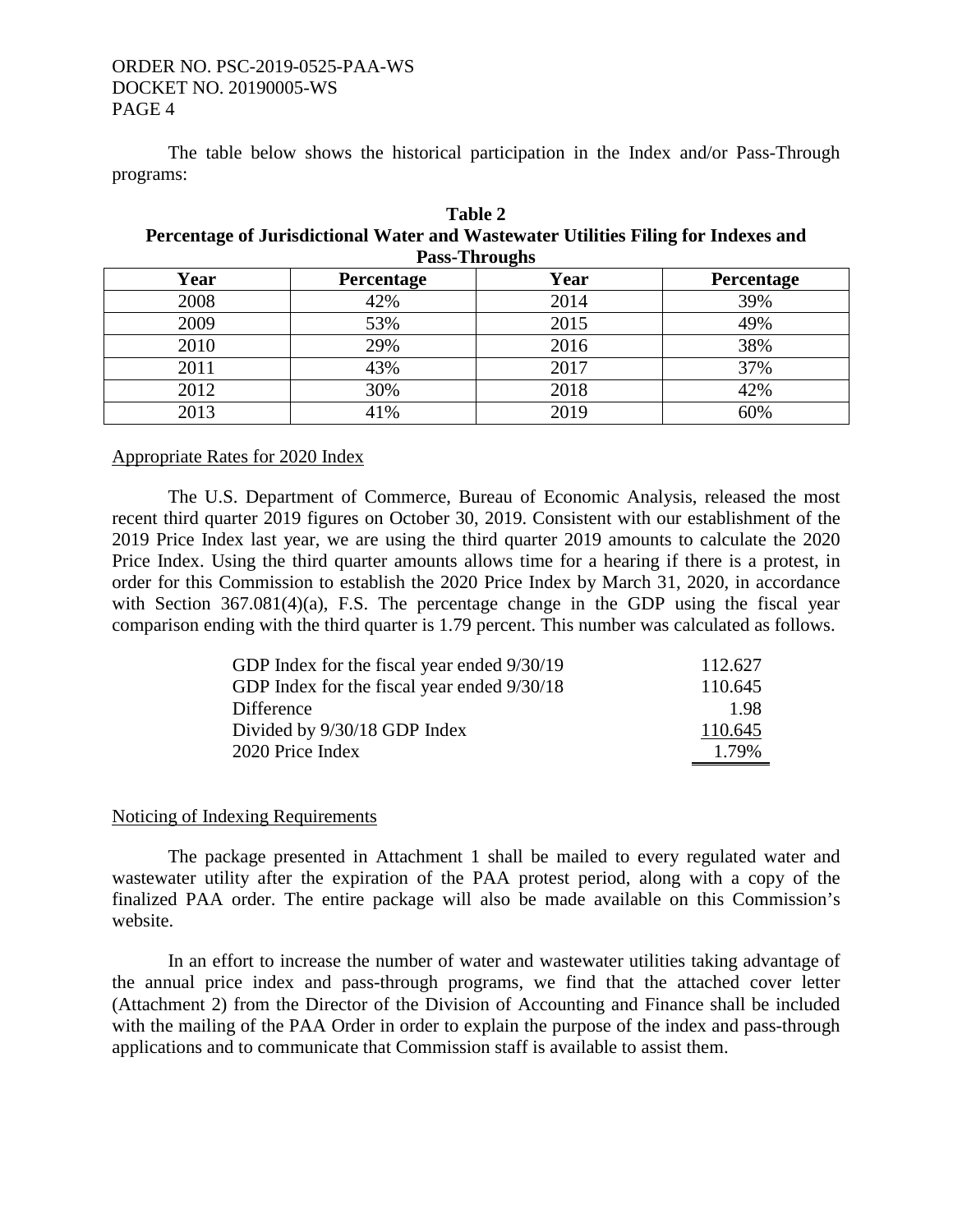## Closure of Docket

Uniform Rule 25-22.029(1), F.A.C., contains an exception to the procedural requirements set forth in Uniform Rule 28-106.111, F.A.C., providing that "[t]he time for requesting a Section 120.569 or 120.57 hearing shall be 14 days from issuance of the notice for PAA orders establishing a price index pursuant to Section 367.081(4)(a), F.S." We therefore require any protest to the PAA Order in this docket be filed within 14 days of the issuance of the PAA Order, and that any party filing the protest shall be required to pre-file testimony with the protest. Upon expiration of the protest period, if a timely protest is not received, the decision shall become final and effective upon the issuance of a Consummating Order. However, this docket shall remain open through the end of the year and be closed upon the establishment of the new docket on January 2, 2020.

Based on the foregoing, it is

 ORDERED by the Florida Public Service Commission that the Gross Domestic Product Implicit Price Deflator Index is approved for use in calculating price level adjustments. It is further

 ORDERED that the 2020 Price Index for water and wastewater utilities shall be 1.79 percent. It is further

 ORDERED that pursuant to Rule 25-30.420(1), F.A.C., the Office of Commission Clerk, after the expiration of the Proposed Agency Action (PAA) protest period, shall mail each regulated water and wastewater utility a copy of the PAA order establishing the index containing the information presented in Attachment 1. A cover letter from the Director of the Division of Accounting and Finance shall be included with the mailing of the order (Attachment 2). The entire package shall also be made available on the Commission's website. It is further

 ORDERED that any substantially affected person filing a protest to this order shall do so within 14 days of the issuance of this order. It is further

 ORDERED that any substantially affected person filing a protest to this order shall prefile direct testimony with the protest. It is further

 ORDERED that the provisions of this Order, issued as proposed agency action, shall become final and effective upon the issuance of a Consummating Order unless an appropriate petition, in the form provided by Rule 28-106.201, Florida Administrative Code, is received by the Commission Clerk, 2540 Shumard Oak Boulevard, Tallahassee, Florida 32399-0850, by the close of business on the date set forth in the "Notice of Further Proceedings" attached hereto. It is further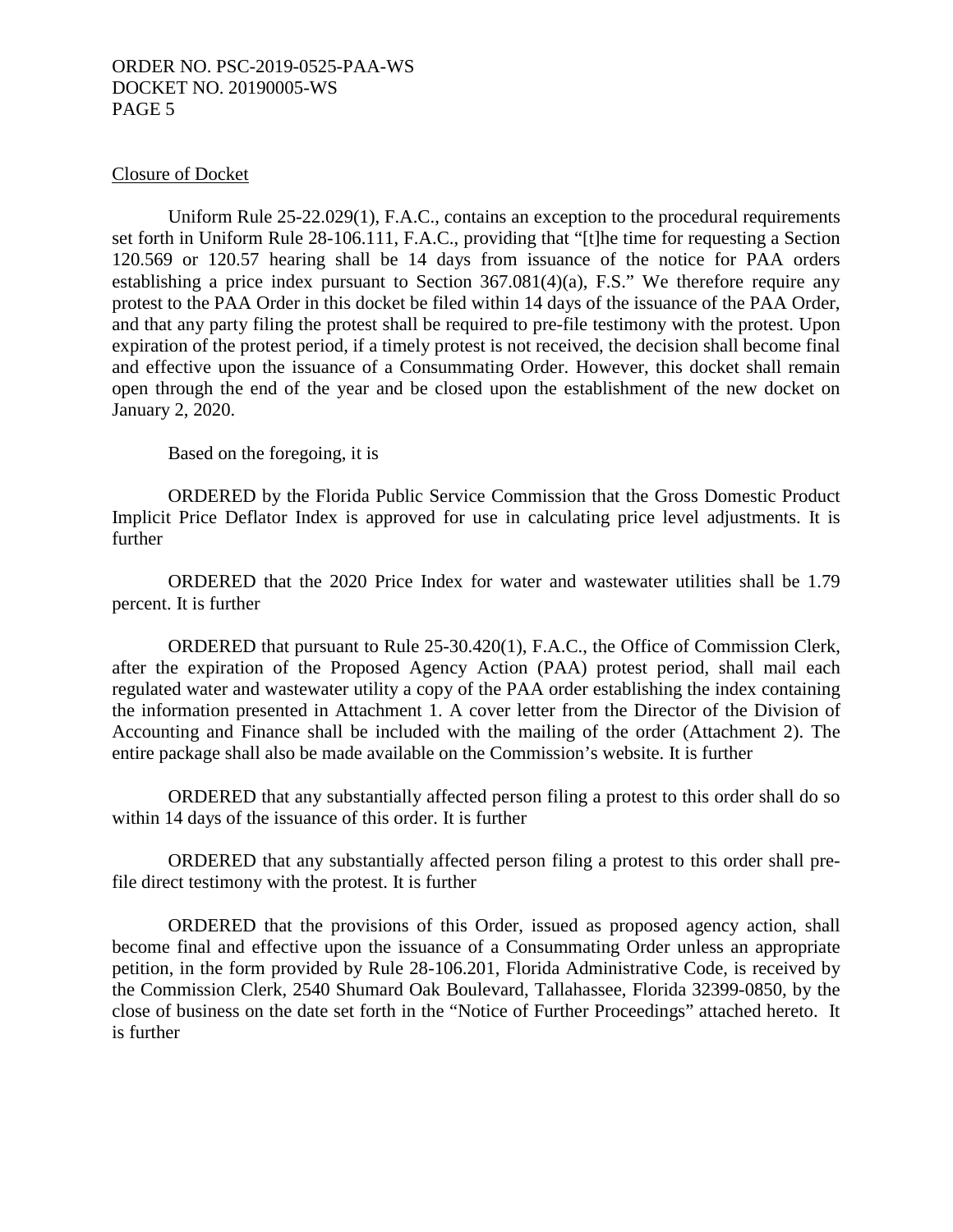ORDERED that in the event this Order becomes final, this docket shall remain open through the end of the year and be closed upon the establishment of the new docket on January 2, 2020.

By ORDER of the Florida Public Service Commission this 17th day of December, 2019.

ADAM J/TÉIVZMAN  $Commission$   $Q$ lerk Florida Public Service Commission 2540 Shumard Oak Boulevard Tallahassee, Florida 32399 (850) 413-6770 www.floridapsc.com

Copies furnished: A copy of this document is provided to the parties of record at the time of issuance and, if applicable, interested persons.

BYL

# NOTICE OF FURTHER PROCEEDINGS OR JUDICIAL REVIEW

The Florida Public Service Commission is required by Section 120.569(1), Florida Statutes, to notify parties of any administrative hearing that is available under Section 120.57, Florida Statutes, as well as the procedures and time limits that apply. This notice should not be construed to mean all requests for an administrative hearing will be granted or result in the relief sought.

Mediation may be available on a case-by-case basis. If mediation is conducted, it does not affect a substantially interested person's right to a hearing.

The action proposed herein is preliminary in nature. Any person whose substantial interests are affected by the action proposed by this order may file a petition for a formal proceeding, in the form provided by Rule 28-106.201, Florida Administrative Code. This petition must be received by the Office of Commission Clerk, 2540 Shumard Oak Boulevard, Tallahassee, Florida 32399-0850, by the close of business on December 3 l, 2019.

In the absence of such a petition, this order shall become final and effective upon the issuance of a Consummating Order.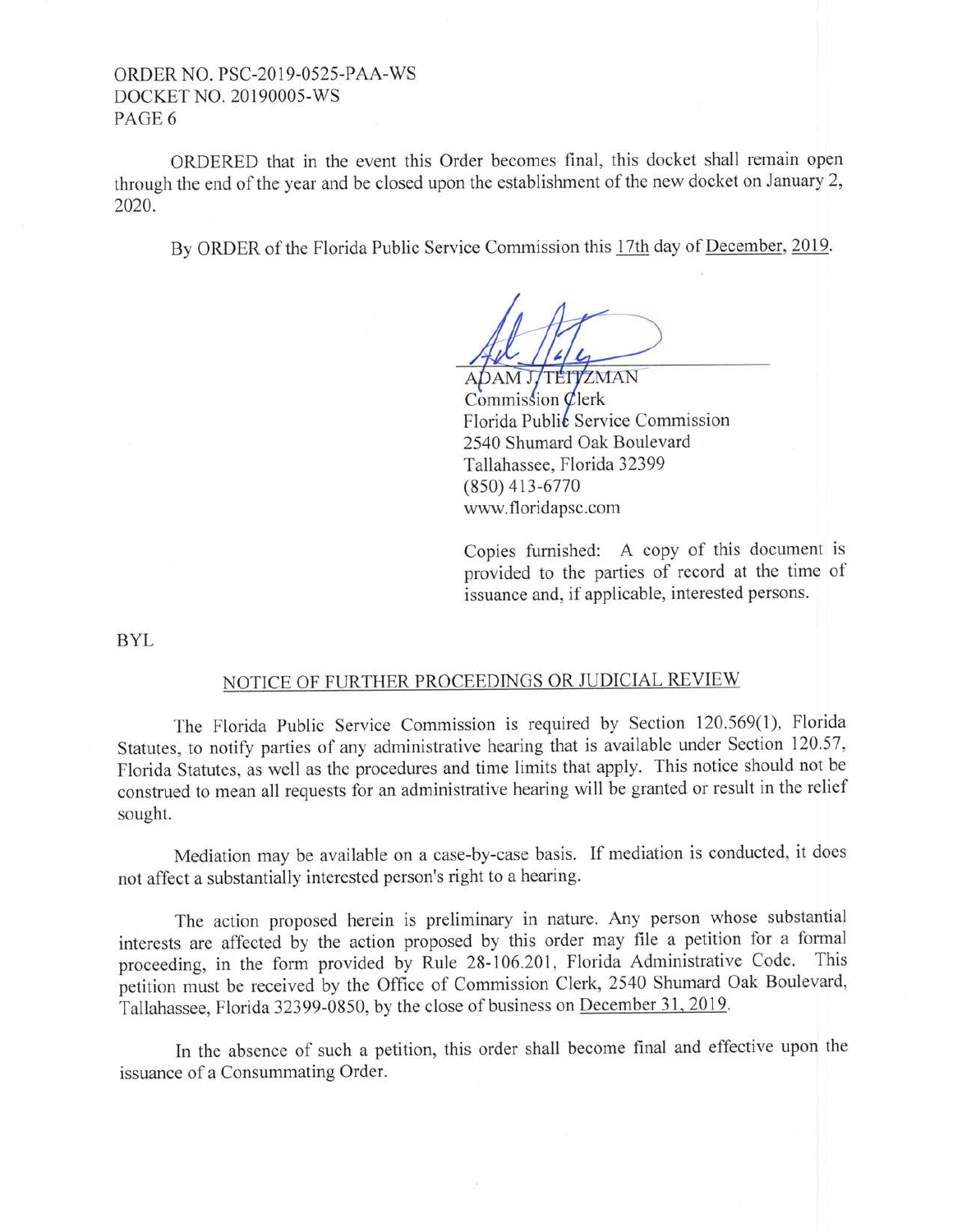Any objection or protest filed in this/these docket(s) before the issuance date of this order is considered abandoned unless it satisfies the foregoing conditions and is renewed within the specified protest period.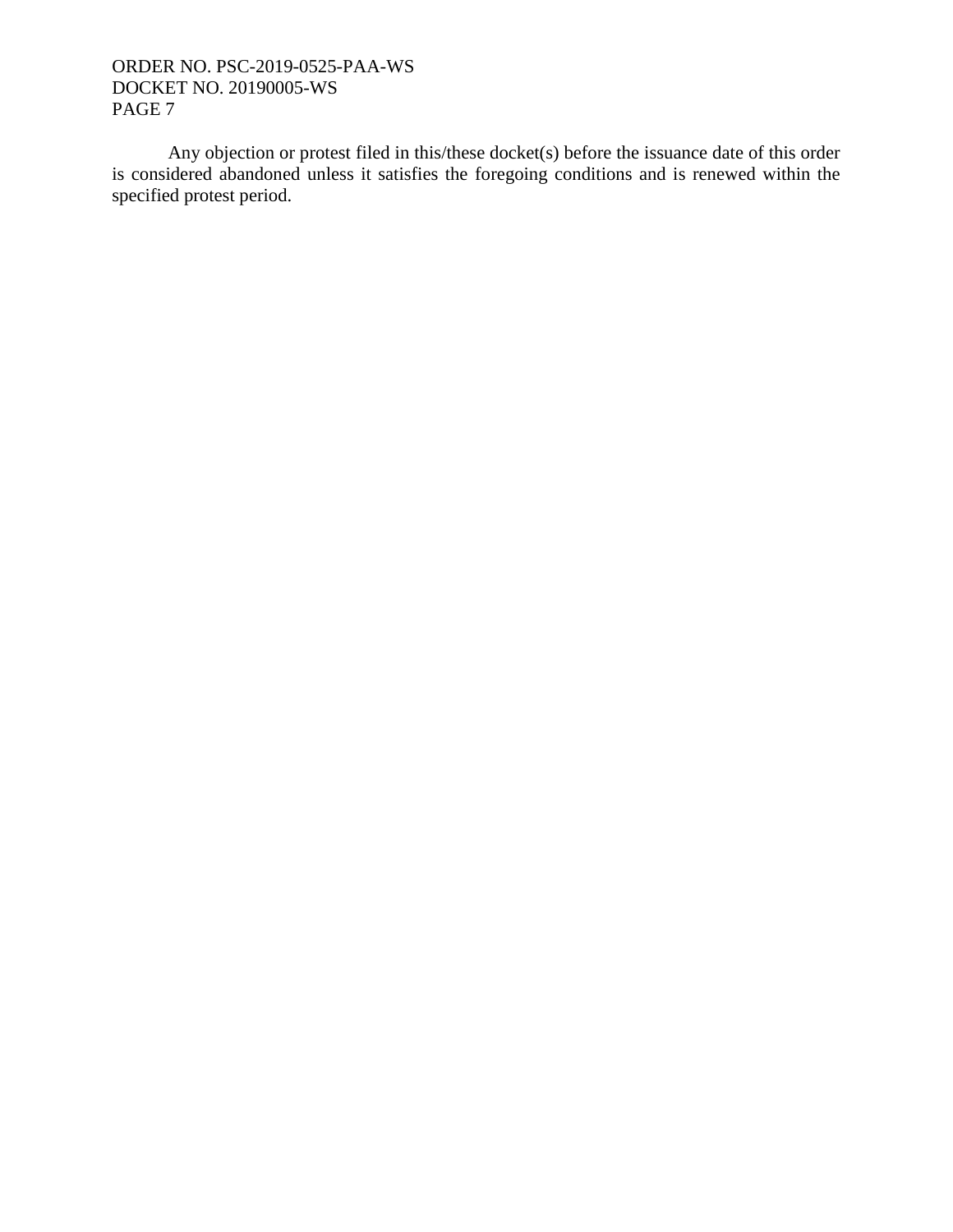#### FLORIDA PUBLIC SERVICE COMMISSION PRICE INDEX APPLICATION APPLICABLE TEST YEAR  $\_$

| Department of Environmental Protection Public Water System ID NO.<br>Department of Environmental Protection Wastewater Treatment Plant ID NO. |                        |                   |
|-----------------------------------------------------------------------------------------------------------------------------------------------|------------------------|-------------------|
|                                                                                                                                               | WATER                  | <b>WASTEWATER</b> |
| Operation & Maintenance Expenses <sup>1</sup>                                                                                                 | $\mathbb{S}$           | $\mathcal{S}$     |
| LESS:<br>(a) Pass-through Items:                                                                                                              |                        |                   |
| (1) Purchased Power                                                                                                                           |                        |                   |
| (2) Purchased Water                                                                                                                           |                        |                   |
| (3) Purchased Wastewater Treatment                                                                                                            |                        |                   |
| (4) Sludge Removal                                                                                                                            |                        |                   |
| $(5)$ Other <sup>2</sup>                                                                                                                      |                        |                   |
| (b) Rate Case Expense Included in Expenses                                                                                                    |                        |                   |
| (c) Adjustments to Operation & Maintenance Expenses<br>from last rate case, if applicable. <sup>3</sup>                                       |                        |                   |
| (1)                                                                                                                                           |                        |                   |
| (2)                                                                                                                                           |                        |                   |
| Costs to be Indexed                                                                                                                           | $\mathbb{S}$           | $\mathbb{S}$      |
| Multiply by Annual Commission-Approved Price Index                                                                                            | $\sqrt[0]{\mathbf{0}}$ | $\frac{0}{6}$     |
| <b>Total Indexed Costs</b>                                                                                                                    |                        |                   |
| Add Change in Pass-Through Items: <sup>4</sup>                                                                                                |                        |                   |
| (1)                                                                                                                                           |                        |                   |
| (2)                                                                                                                                           |                        |                   |
| Divide Index and Pass-Through Sum by Expansion<br>Factor for Regulatory Assessment Fees                                                       | .955                   | .955              |
| Increase in Revenue                                                                                                                           |                        |                   |
| Divide by Applicable Test Year Revenue <sup>5</sup>                                                                                           |                        |                   |
| <b>Percentage Increase in Rates</b>                                                                                                           | $\frac{0}{0}$          | $\frac{0}{0}$     |

## FOOTNOTES APPEAR ON THE FOLLOWING PAGE

PSC 1022 (09/18)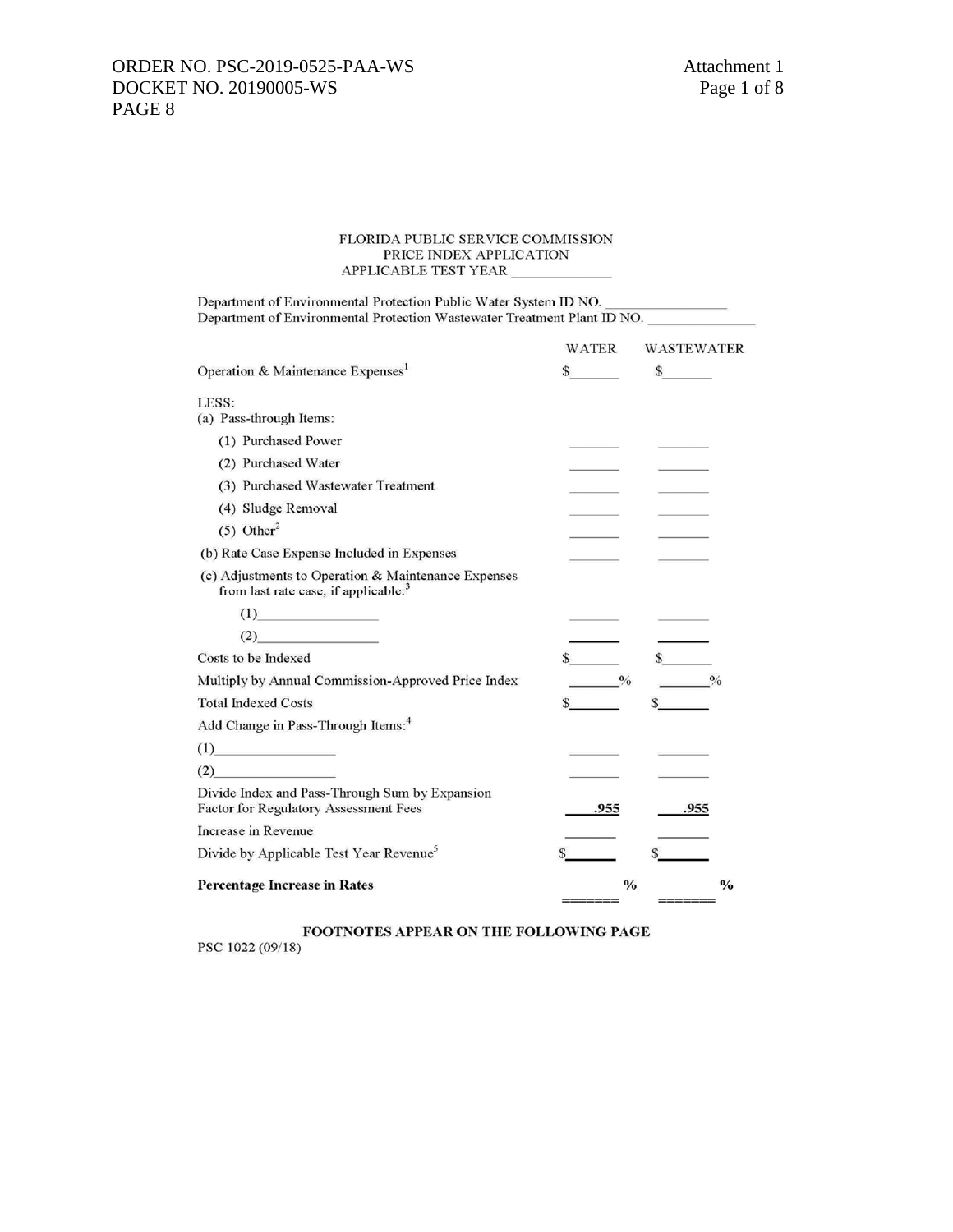#### PAGE 1 FOOTNOTES

<sup>1</sup>This amount must match last year's annual report.

<sup>2</sup>Other expense items may include increases in required Department of Environmental Protection testing, ad valorem taxes, permit fees charged by the Department of Environmental Protection or a local government authority, National Pollutant Discharge Elimination System fees, and regulatory assessment fees. These items should not be currently embedded in the utility's rates.

<sup>3</sup>This may include adjustments that follow a methodology referenced in the Order from a utility's last rate case (i.e. averaged bad debt expense or excessive unaccounted for water percentage applied to chemicals expense).

<sup>4</sup>This may include an increase in purchased power, purchased water, purchased wastewater treatment, sludge hauling, required Department of Environmental Protection testing, ad valorem taxes, and permit fees charged by the Department of Environmental Protection or a local government authority providing that those increases have been incurred within the 12-month period prior to the submission of the pass-through application. Pass-through National Pollutant Discharge Elimination System fees and increases in regulatory assessment fees are eligible as pass-through costs but not subject to the twelve month rule. All pass-through items require invoices. See Rule 25-30.425, F.A.C. for more information.

<sup>5</sup>If rates changed after January 1 of the applicable test year, the book revenues must be adjusted to show the changes and an explanation of the calculation should be attached to this form. See Annualized Revenue Worksheet for instructions and a sample format.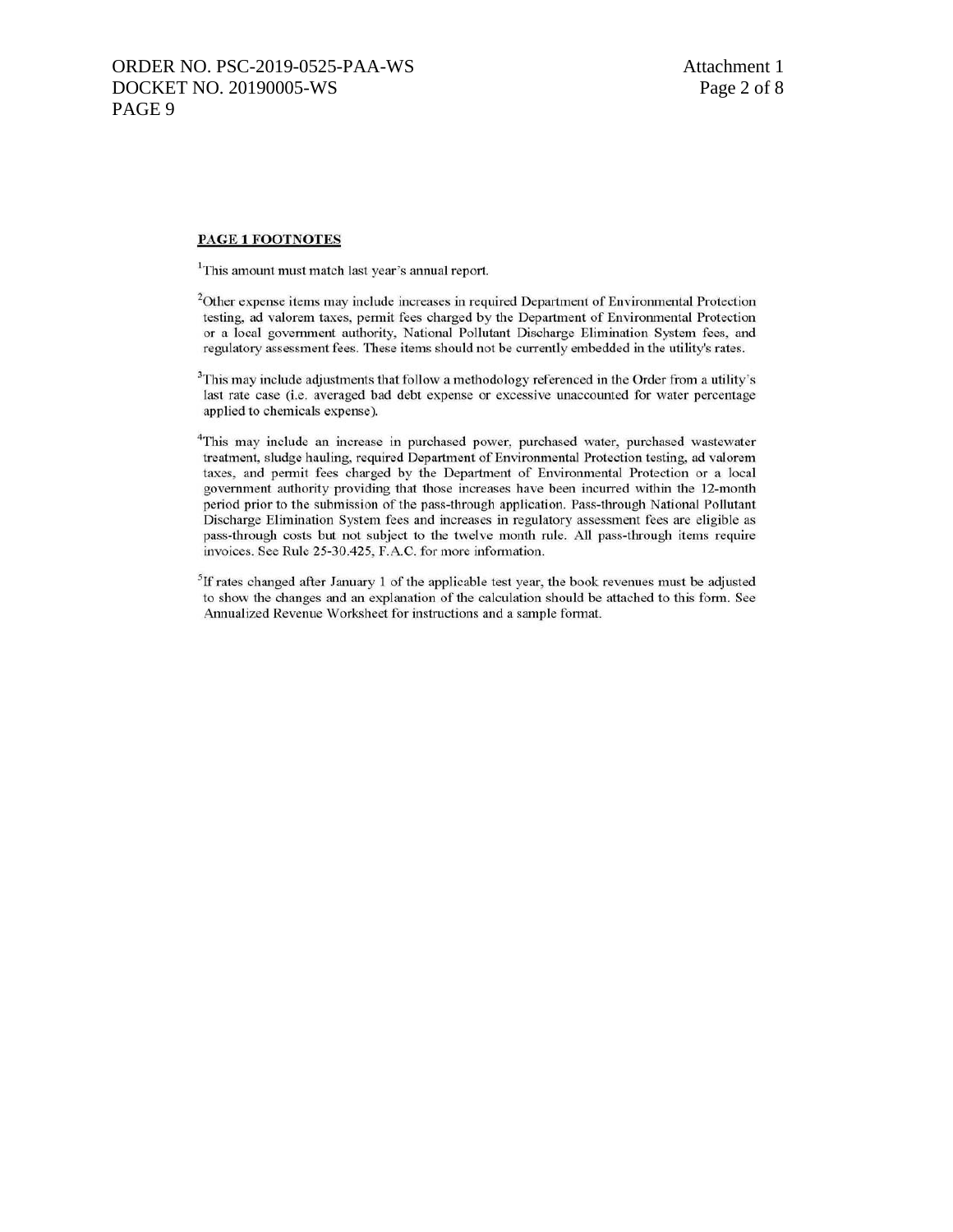#### **ANNUALIZED REVENUE WORKSHEET**

Have the rates charged for customer services changed since January 1, of the applicable test year?

- If no, the utility should use actual revenues. This form may be disregarded.  $\left( \right)$
- $\bigcirc$ If yes, the utility must annualize its revenues. Read the remainder of this form.

Annualizing calculates the revenues the utility would have earned based upon the previous year's customer consumption at the most current rates in effect. To complete this calculation, the utility will need consumption data for the previous year to apply to the existing rate schedule. Below is a sample format which may be used.

| CALCULATION OF ANNUALIZED REVENUES*       |  |
|-------------------------------------------|--|
| Consumption Data for Applicable Test Year |  |

|                                                        | Number of<br>Bill/Gal. Sold | X | Current<br>Rates | Annualized<br>Revenues |
|--------------------------------------------------------|-----------------------------|---|------------------|------------------------|
| Residential Service:                                   |                             |   |                  |                        |
| Bills:                                                 |                             |   |                  |                        |
| $5/8$ " $\times$ 3/4" meters                           |                             |   |                  |                        |
| 1" meters                                              |                             |   |                  |                        |
| $1\frac{1}{2}$ meters                                  |                             |   |                  |                        |
| 2" meters                                              |                             |   |                  |                        |
| Gallons Sold                                           |                             |   |                  |                        |
| General Service:                                       |                             |   |                  |                        |
| Bills:                                                 |                             |   |                  |                        |
| $5/8" \times 3/4"$ meters                              |                             |   |                  |                        |
| 1" meters                                              |                             |   |                  |                        |
| $1\frac{1}{2}$ meters                                  |                             |   |                  |                        |
| 2" meters                                              |                             |   |                  |                        |
| 3" meters                                              |                             |   |                  |                        |
| 4" meters                                              |                             |   |                  |                        |
| 6" meters                                              |                             |   |                  |                        |
| Gallons Sold                                           |                             |   |                  |                        |
| Total Annualized Revenues for the Applicable Test Year |                             |   |                  | S                      |

\*Annualized revenues must be calculated separately if the utility consists of both a water system and a wastewater system. This form is designed specifically for utilities using a base facility charge rate structure. If annualized revenues must be calculated and further assistance is needed, contact the Commission Staff at (850) 413-6900.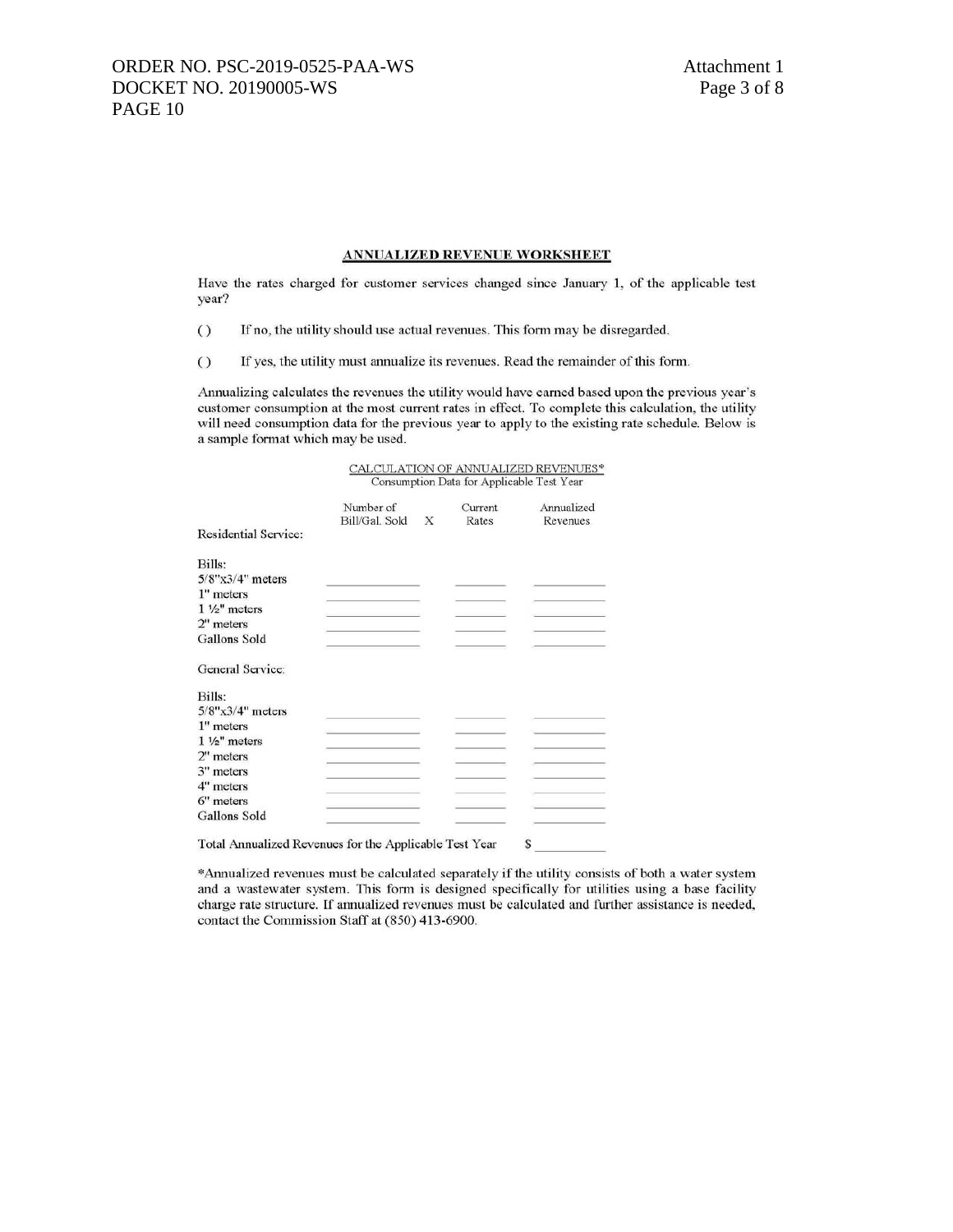## **AFFIRMATION**

I. , hereby affirm that the figures and calculations upon which the change in rates is based are accurate and that the change will not cause to exceed the range of its last authorized rate of return on (name of utility)

equity, which is

This affirmation is made pursuant to my request for a price index and/or pass-through rate increase, in conformance with Section 367.081(4), Florida Statutes.

Further, I am aware that pursuant to Section 367.081(4)(c), Florida Statutes, whoever makes a false statement in in this affirmation, which statement he or she does not believe to be true in regard to any material matter, is guilty of a felony of the third degree, punishable as provided in Sections 775.082, 775.083, or Section 775.084, Florida Statutes.

| Title:            |  |
|-------------------|--|
|                   |  |
| Telephone Number: |  |
| Fax Number:       |  |

subscribed before me Sworn to and this day of  $, 20$ .

My Commission expires:

(SEAL)

Notary Public State of Florida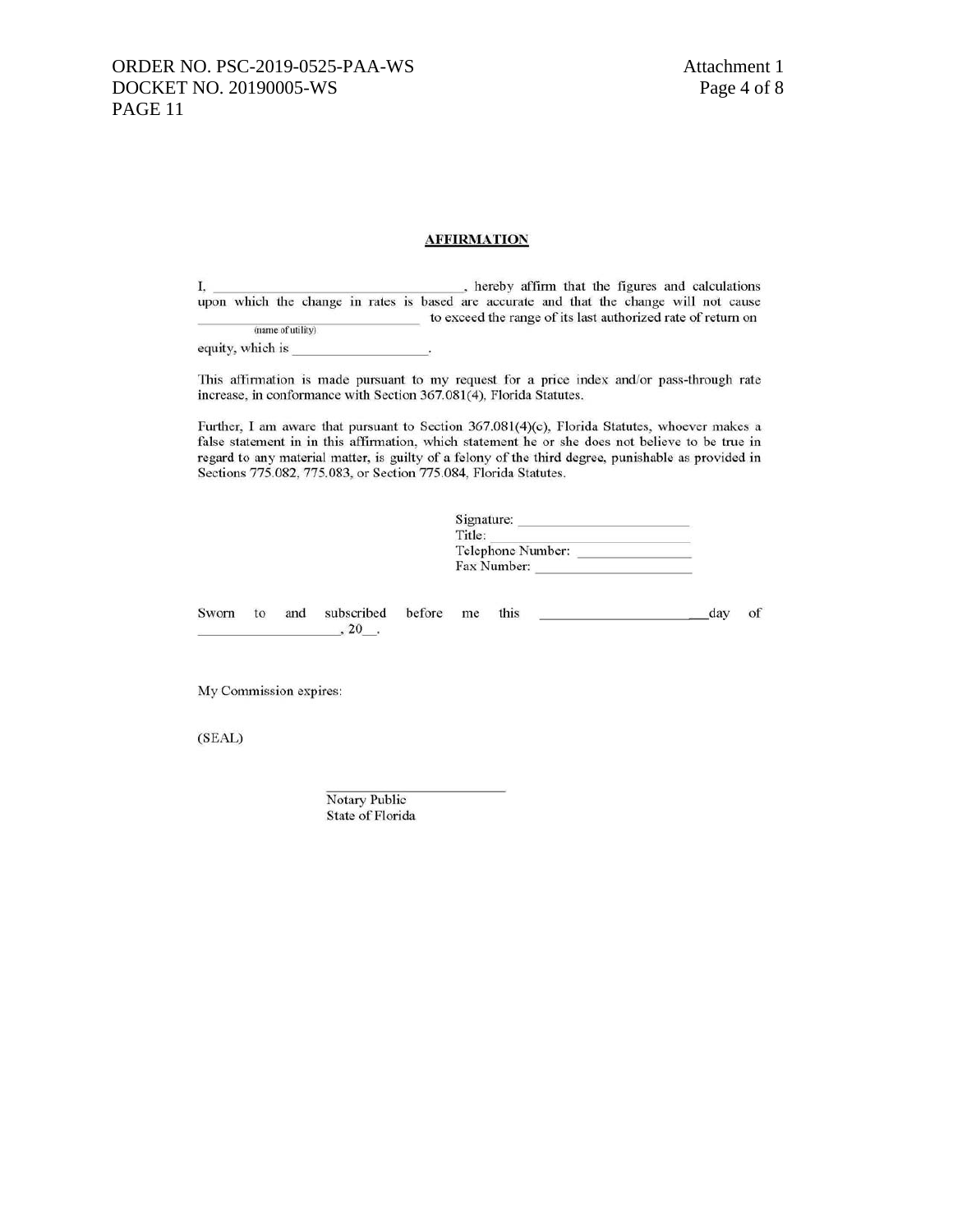## STATEMENT OF QUALITY OF SERVICE

Pursuant to paragraphs 25-30.420(2)(h) and (i), Florida Administrative Code,

(name of utility)

[] does not have any active written complaints, corrective orders, consent orders, or outstanding citations with the Department of Environmental Protection (DEP) or the County Health Departments.

[ ] does have the attached active written complaint(s), corrective order(s), consent order(s), or outstanding citation(s) with the DEP or the County Health Department(s). The attachment(s) includes the specific system(s) involved with DEP permit number and the nature of the active complaint, corrective order, consent order, or outstanding citation.

| Name:              |  |
|--------------------|--|
| Title:             |  |
| Telephone Number:  |  |
| <b>Fax Number:</b> |  |
| Date:              |  |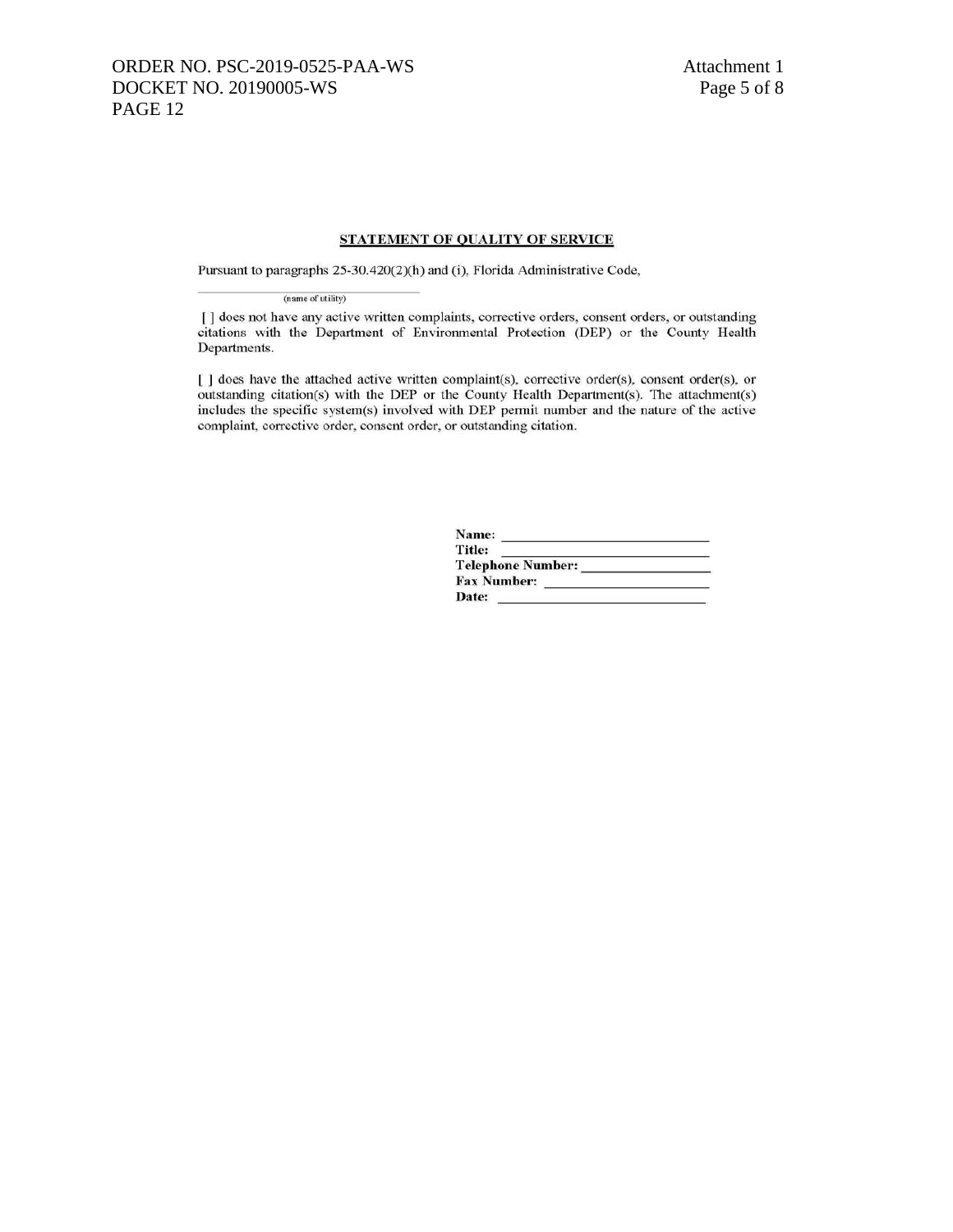# ORDER NO. PSC-2019-0525-PAA-WS Attachment 1 DOCKET NO. 20190005-WS Page 6 of 8 PAGE 13

## **NOTICE TO CUSTOMERS**

Pursuant to Section 367.081(4)(a), Florida Statutes, water and wastewater utilities are permitted to adjust the rates and charges to its customers without those customers bearing the additional expense of a public hearing. These adjustments in rates would depend on increases or decreases in noncontrollable expenses subject to inflationary pressures such as chemicals, and other general operation and maintenance costs.

 $On$ filed its notice of (date) (name of utility)

intention with the Florida Public Service Commission to increase water and wastewater rates in County pursuant to this Statute. The filing is subject to review by the Commission Staff for accuracy and completeness. Water rates will increase by approximately % and wastewater rates by \_\_\_\_\_%. These rates should be reflected for service rendered on or after

(date)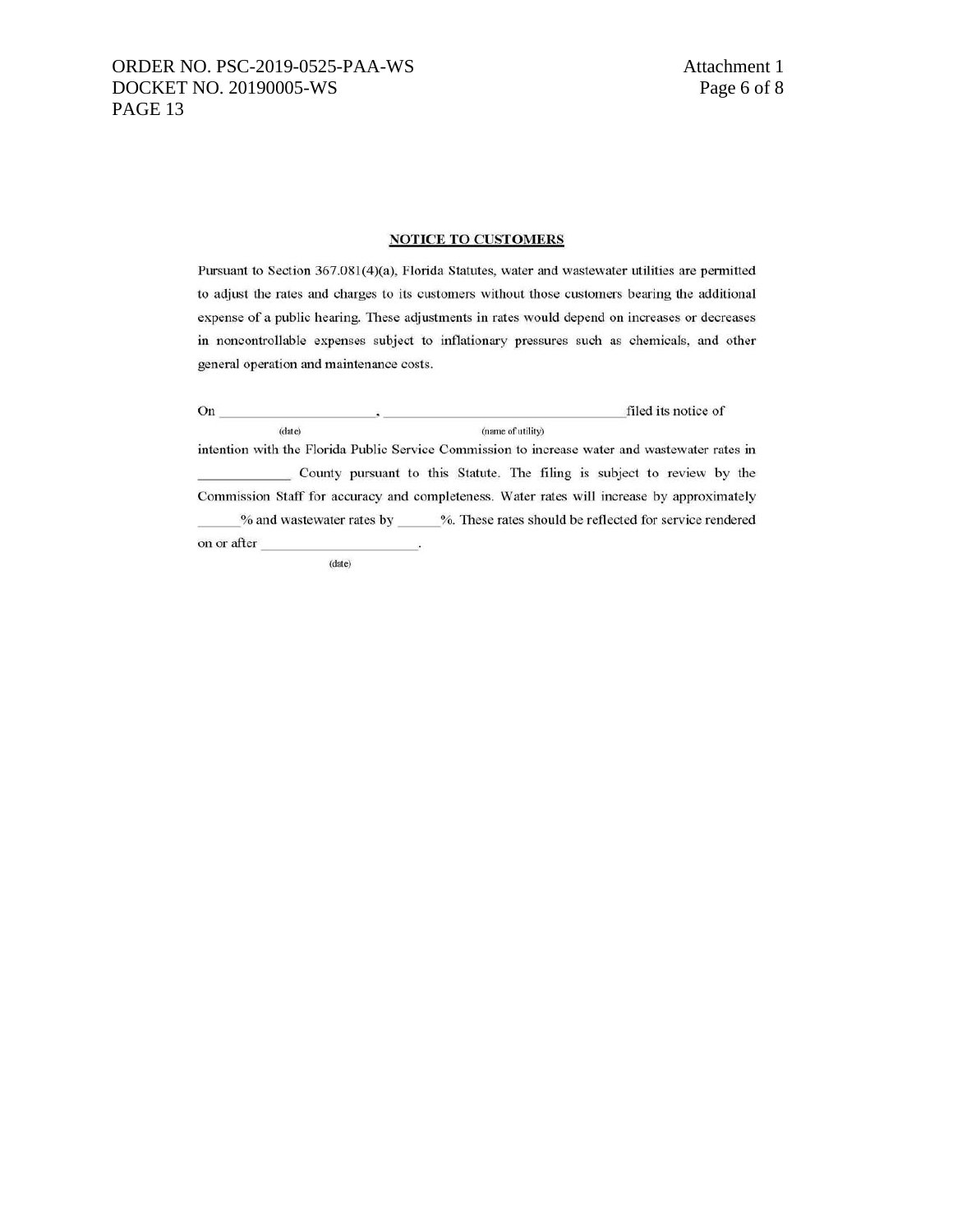## **Exception**

hereby waives the right to implement (name of utility)

a pass-through rate increase within 45 days of filing, as provided by Section 367.081(4)(b), Florida Statutes, in order that the pass-through and index rate increase may both be implemented together 60 days after the official filing date of this notice of intention.

> Title: The contract of the contract of the contract of the contract of the contract of the contract of the contract of the contract of the contract of the contract of the contract of the contract of the contract of the con

(To be used if an index and pass-through rate increase are requested jointly.)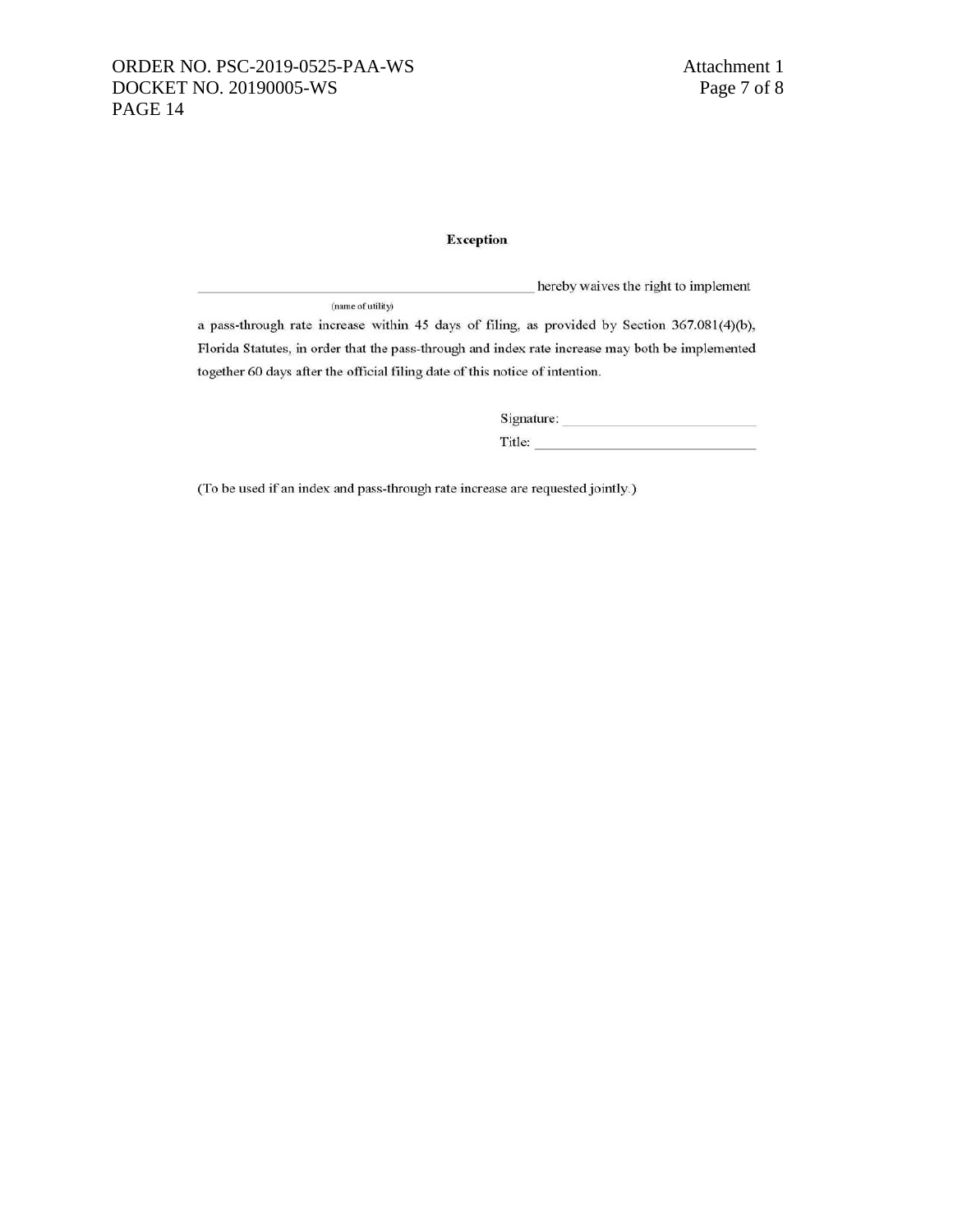## ORDER NO. PSC-2019-0525-PAA-WS Attachment 1 DOCKET NO. 20190005-WS Page 8 of 8 PAGE 15

#### **NOTICE TO CUSTOMERS**

Pursuant to Section 367.081(4)(b), Florida Statutes, water and wastewater utilities are permitted to pass through, without a public hearing, a change in rates resulting from: an increase or decrease in rates charged for utility services received from a governmental agency or another regulated utility and which services were redistributed by the utility to its customers; an increase or decrease in the rates that it is charged for electric power, the amount of ad valorem taxes assessed against its used and useful property, the fees charged by the Department of Environmental Protection in connection with the National Pollutant Discharge Elimination System Program, or the regulatory assessment fees imposed upon it by the Commission; costs incurred for water quality or wastewater quality testing required by the Department of Environmental Protection; the fees charged for wastewater bio solids disposal; costs incurred for any tank inspection required by the Department of Environmental Protection or a local governmental authority; treatment plant and water distribution system operator license fees required by the Department of Environmental Protection or a local governmental authority; water or wastewater operating permit fees charged by the Department of Environmental Protection or a local governmental authority; and consumptive or water use permit fees charged by a water management district.

filed its notice of  $(data)$ (name of utility) intention with the Florida Public Service Commission to increase water and wastewater rates in

County pursuant to this Statute. The filing is subject to review by the Commission Staff for accuracy and completeness. Water rates will increase by approximately % and wastewater rates by %. These rates should be reflected on your bill for service rendered on or after

 $(date)$ 

If you should have any questions, please contact your local utility office. Be sure to have account number handy for quick reference.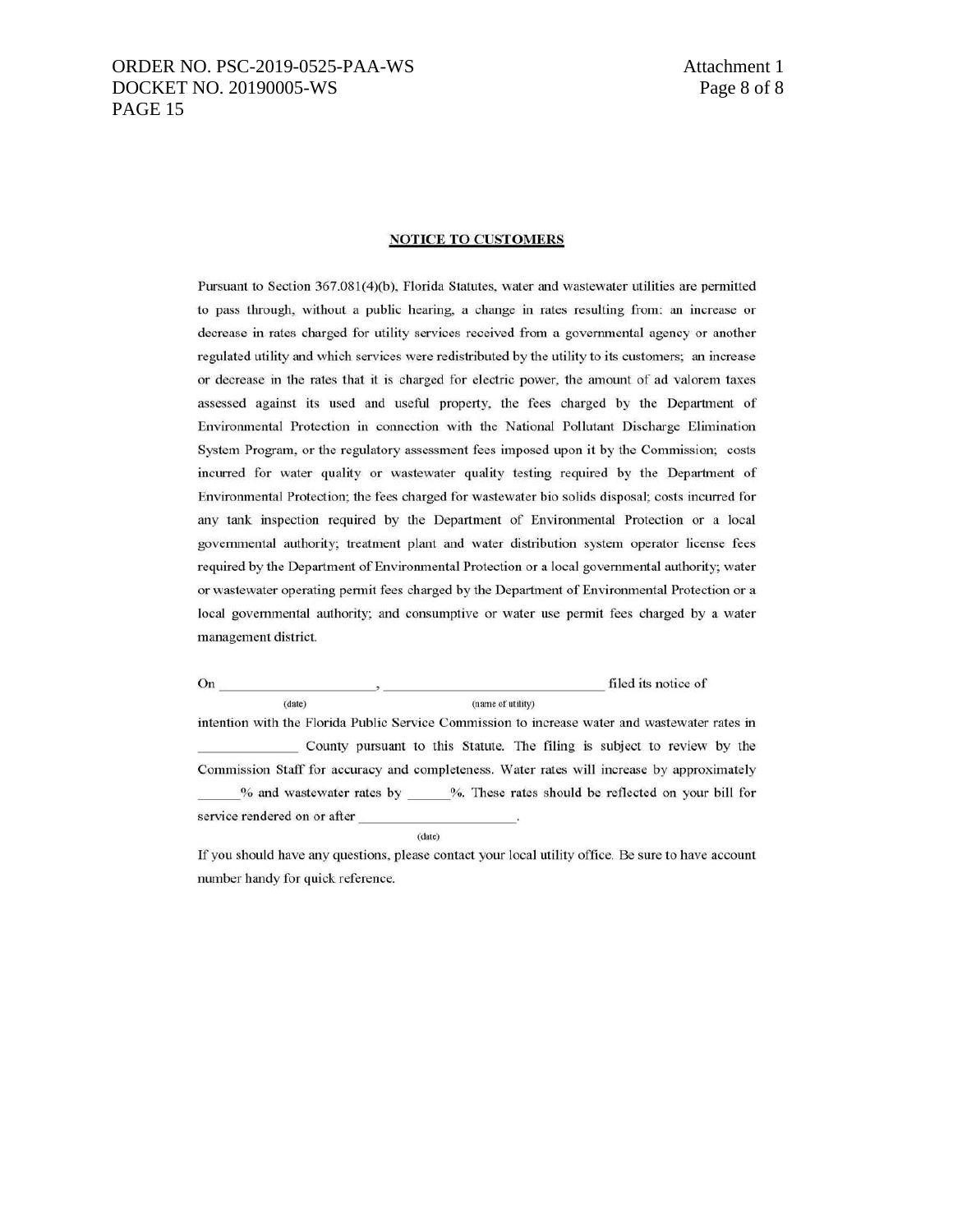COMMISSIONERS: GARY F. CLARK, CHAIRMAN ART GRAHAM JULIE I. BROWN DONALD J. POLMANN ANDREW GILES FAY

**STATE OF FLORIDA**



DIVISION OF ACCOUNTING AND FINANCE ANDREW L. MAUREY **DIRECTOR** (850) 413-6900

# Public Service Commission

Month Day, 2020

All Florida Public Service Commission Regulated Water & Wastewater Utilities

Re: Docket No. 20190005-WS - 2020 Price Index

Dear Utility Owner:

 Since March 31, 1981, pursuant to the guidelines established by Section 367.081(4)(a), Florida Statutes (F.S.), and Rule 25-30.420, Florida Administrative Code (F.A.C.), the Commission has established a price index increase or decrease for major categories of operating costs. This process allows water and wastewater utilities to adjust rates based on current specific expenses without applying for a rate case. The intent of this rule is to insure that inflationary pressures are not detrimental to utility owners, and that any possible deflationary pressures are not adverse to rate payers. By keeping up with index and pass-through adjustments, utility operations can be maintained at a level sufficient to insure quality of service for the rate payers.

 Pursuant to Rule 25-30.420(1)(a), F.A.C., all operation and maintenance expenses shall be indexed with the exception of:

- a) Pass-through items pursuant to Section 367.081(4)(b), F.S.;
- b) Any amortization of rate case expense; and
- c) Disallowances or adjustments made in an applicant's most recent rate proceeding.

 Please note that all sludge removal expense should now be removed from operation and maintenance expenses for the purpose of indexing. Incremental increases in this category of expense may now be recovered using a pass-through request.